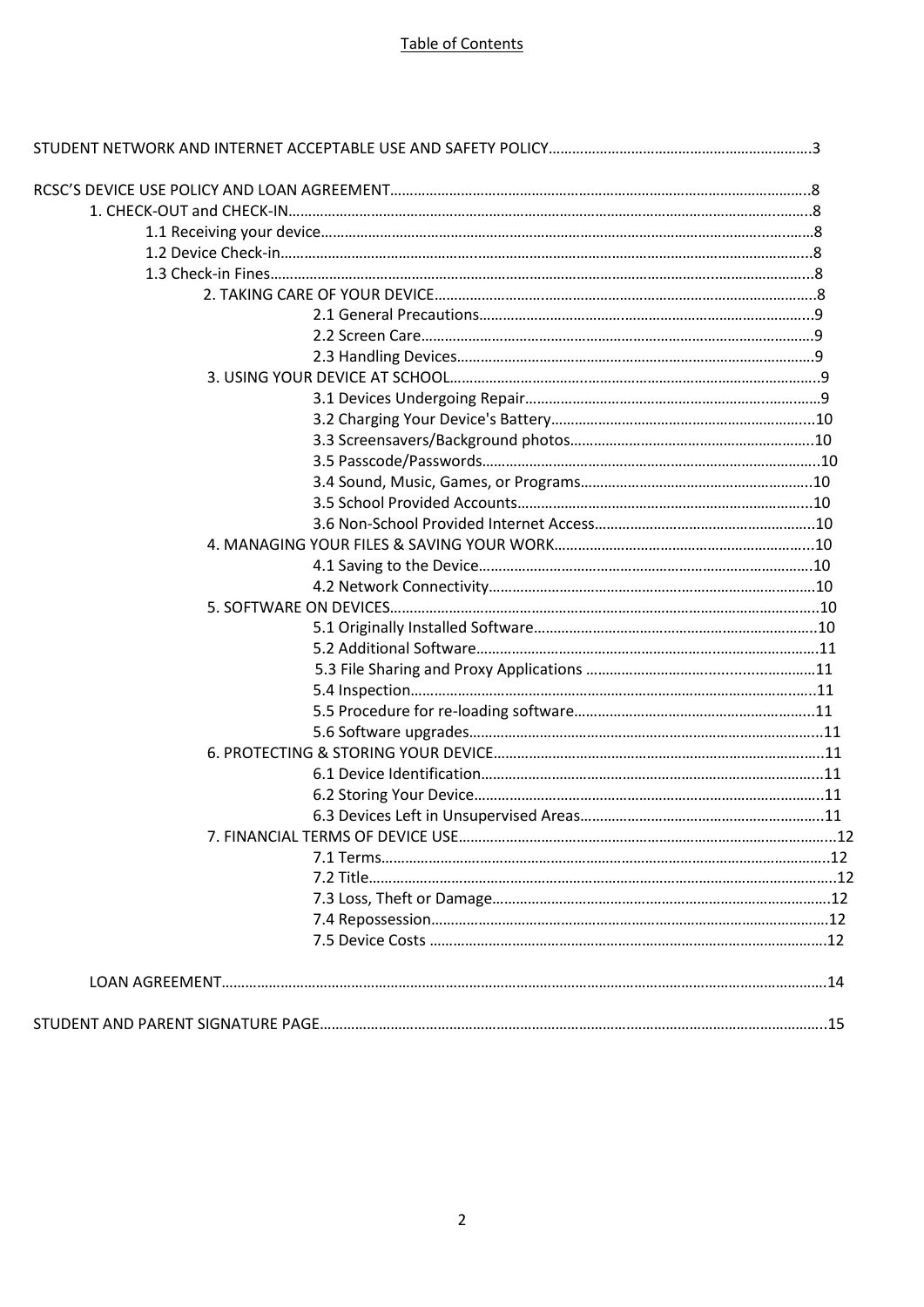#### ROCHESTER COMMUNITY SCHOOL CORPORATION STUDENT NETWORK AND INTERNET ACCEPTABLE USE AND SAFETY POLICY

Network (Local area network and Internet) access is available to the educational community of Rochester Community School Corporation. The goal in providing this service is to promote educational excellence in the schools by facilitating resource sharing, innovation, and communication. The Network is an electronic highway connecting thousands of computers all over the world and millions of individual users. The purpose of the Network is to support research and education in and among academic institutions by providing access to unique resources and the opportunity for collaborative work. Student computer users have access to:

- University libraries, ERIC, and other informational databases.
- Information and news from government institutions such as NASA, the U.S. Weather Service, or the U.S. Geographical Survey.
- A wide variety of subject areas for research.

With access to computers and people all over the world through the Network/Internet, also comes the availability of material that may not be considered to be of educational value in the context of the school setting. Rochester Community School Corporation has taken the precaution of allowing access only under supervised conditions, as well as complying with the Children's Internet Protection Act. However, on a global network it is impossible to control all materials and an industrious user may discover controversial information. Because there is a possibility that users may procure material that is not consistent with the educational goals of the school district, this policy was developed to establish responsibility of individual users.

#### DISTRIBUTION OF ACCOUNTS

The most important prerequisite for someone to receive a Network account is that he or she take full responsibility for his or her own actions. All terms and conditions as stated in this document are applicable to any school user accessing the Network through any resources provided by Rochester Community School Corporation. Prior to receiving an account, all users agree to abide by the provisions of this document. System administrators have the right to terminate an account for inappropriate use as defined in this document. The system administrator may also close an account at any time as required for administrative or technical reasons. If you do not sign and return the last page of this document, you will not receive access to a Network account.

#### PRIVILEGES

The use of the Network Internet is a privilege, not a right, and inappropriate use will result in a cancellation of those privileges. All users who receive an account will be part of a discussion with a Rochester Community School Corporation faculty member pertaining to the proper use upon the acceptable use guidelines outlined in this document, the system administrators will deem what is inappropriate use. The system administrator may deny, close, revoke, or suspend a user account at any time. Any member of Rochester Community School Corporation's educational community may request the system administrator to deny, revoke, or suspend specific user accounts. In order to ensure adherence to this Student Network and Internet Acceptable Use and Safety Agreement Policy, teachers and administrators reserve the right to monitor all activity on the system and to inspect any files. Privacy is not guaranteed. Users of the Network/Internet and the Rochester Community School Corporation's computers shall have no expectation of privacy in the material generated or received as a result of system access through this policy.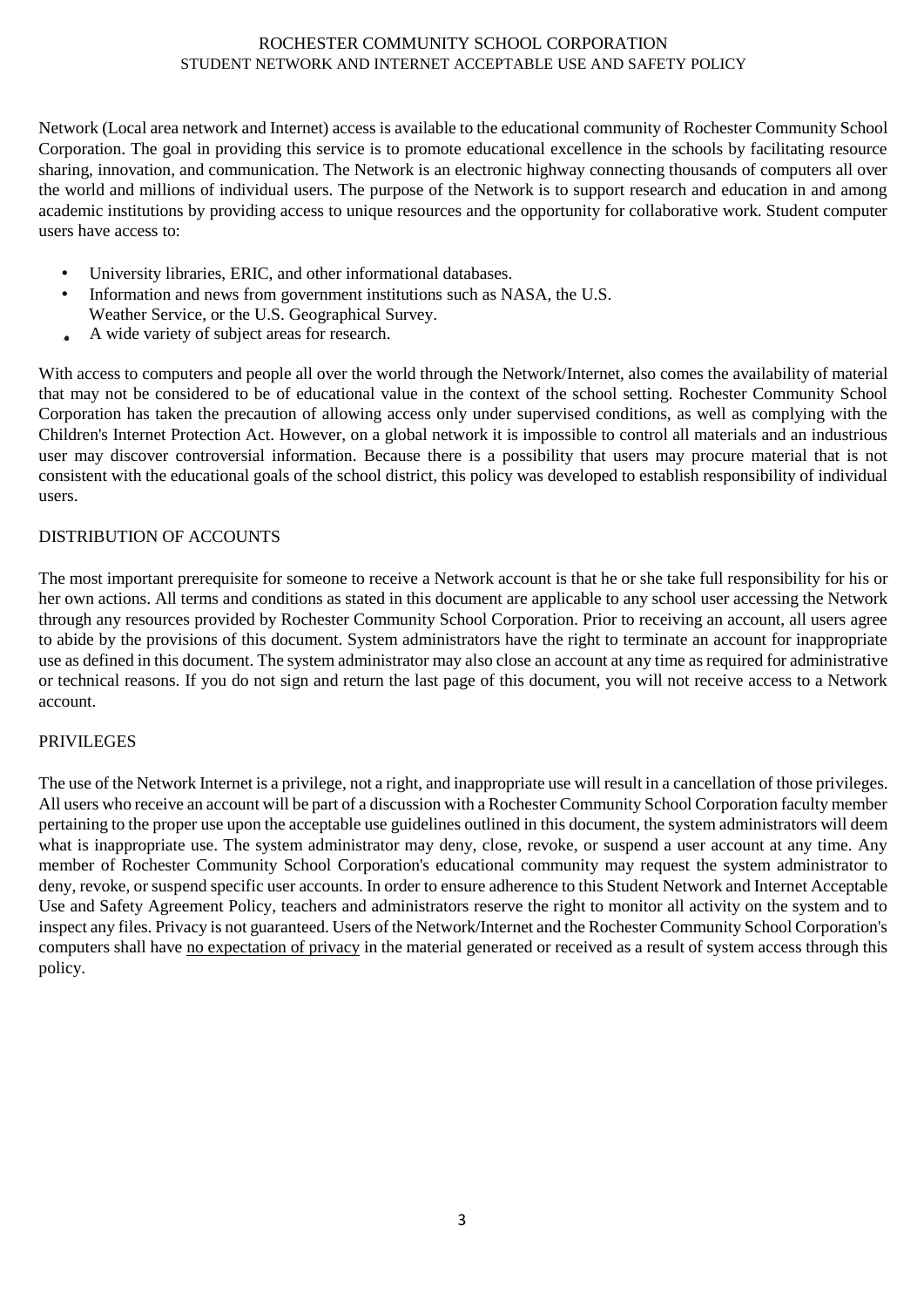#### USE OF THE SYSTEM

Users shall not engage in any of the following:

- 1. Access, upload, download or distribute defamatory, abusive, obscene, profane, sexually oriented, threatening, harassing, racially offensive, illegally discriminatory, or other illegal materials;
- 2. Transmit materials, which are defamatory, abusive, obscene, profane, sexually oriented, threatening, harassing, racially offensive, or illegal;
- 3. Violate any local, state or federal statute, rule, regulation, code, ordinance, or other authority;
- 4. Vandalize, damage, or disable the property of another person, organization, or the school;
- 5. Access another person's materials, information, or files without the direct written permission of that person;
- 6. Violate copyright, or otherwise using another person's intellectual property without his or her prior written approval or proper citation; and
- 7. Violate any district code of conduct.
- 8. Installation of any software or hardware.

#### UNACCEPTABLE USE

Those accessing the Internet through Rochester Community School Corporation's Network must also abide by the following:

- Do not download any form of executable files, shareware/freeware programs, or other types of extractable file.
- Do not be abusive in messages to others. Do not swear, use vulgarities or any other inappropriate language.
- Do not use the Network in such a way that would disrupt the use of the Network by other users; this includes sending "chain letters".
- Do not vandalize, damage or disable the property of another person or organization.
- Do not access another person's materials, information, or files without the direct permission of the person.
- Do not reveal your personal address or phone number, nor those of your colleagues or students.
- Do not use the Network for commercial activities, product advertisement, or political lobbying.
- Do not commit the School Corporation to any unauthorized financial obligation.
- Do not respond to unsolicited on-line contact. If such contact persists, report it to your system administrator.

The administration will periodically review for revision and updates, and make recommendations to the Board for policy changes.

#### **SECURITY**

Security on our Network is a high priority. Attempts to log on to the system using another member's account or as a system administrator will result in the termination of the violator's account and access. Users should immediately notify the system administrator or his authorized representative if their password is lost or stolen, or if they have reason to believe that someone has obtained access to their account and has abused their access privileges. Anyone identifying a security problem on the Network/Internet should notify the system administrator or his authorized representative. Any user identified as a security risk or having a history of problems with other computer systems may be denied access to the Network/Internet.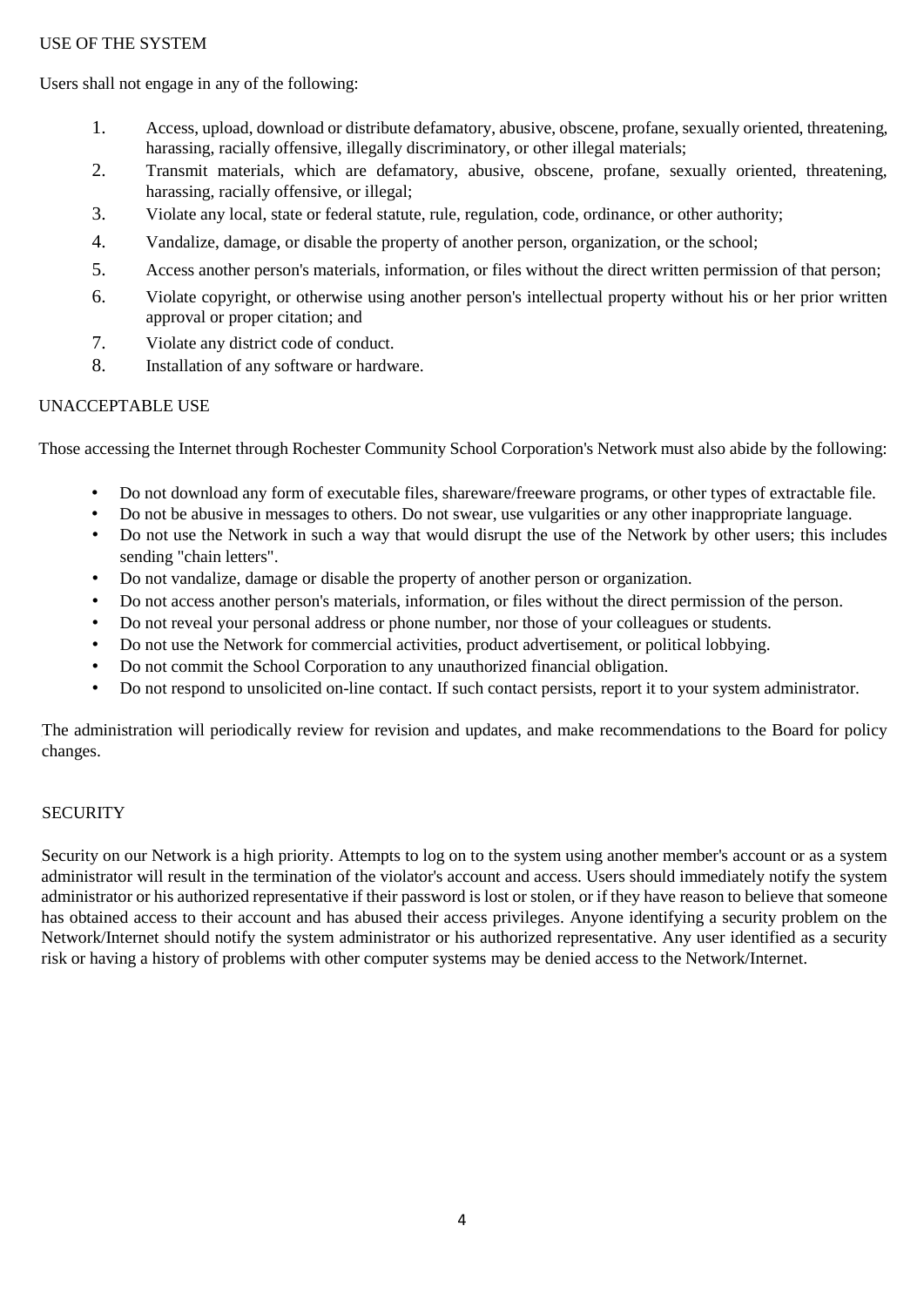#### NETWORK ETIQUETTE/ON-LINE CONDUCT

Users are expected to abide by the generally accepted rules of Network/Internet etiquette. These include (but are not limited to) the following:

- Be polite. Do not be abusive in your messages to others.
- Use appropriate language. Do not swear, use vulgarities or any other inappropriate language.
- Illegal activities are strictly forbidden.
- Do not reveal your personal address or phone number, nor those of students or colleagues.
- External electronic mail (e-mail) is not permitted by students using Corporation Technology.
- Do not use the Network in such a way that you would disrupt the use of the network by other users.

Students utilizing school provided Network/Internet access are responsible for good behavior online just as they are in a classroom or any other area of the school.

#### VANDALISM

 $\hat{\mathcal{A}}$ J.

Vandalism is defined as any attempt to harm or destroy data or hardware. Vandalism will result in cancellation of privileges. Vandalism includes, but is not limited to:

- Any attempt to harm or destroy data of another user;
- Any attempt to harm or destroy data on any Network server;
- The uploading or creation of computer viruses;
- The physical destruction of Corporation-owned hardware, for example, damaging screens, defacing device covers, jamming objects into ports, etc.

#### FEDERAL COPYRIGHT LAW (96-517 SECTION 7 [Bl)

Copyright is the exclusive right that protects an author from having his/her work published, recorded, distributed, or reproduced, without the expressed permission of the copyright holder.

Owning a specific piece of software is not the same as owning the copyright on that software. For the purposes of copyright, a computer program is defined in the law as a set of statements or instructions to be used directly or indirectly in a computer in order to bring about a certain result.

In brief, the copyright law says that you may:

- Make one archival or back-up copy of the copyrighted program;
- Adapt a copyrighted program from one language to another in which it is not already commercially available;
- Add features to a copyrighted program in order to make better use of the program;
- Adapt a copyrighted program to meet local needs.

The copyright law says that, without the expressed permission of the copyright owner, you may not:

- Make multiple copies of a copyrighted program, even for use within a single school;
- Make replacement copies from an archival or back-up copy;
- Make copies of copyrighted programs to be sold, leased, loaned, transmitted, or given away to other users.
- Sell a locally produced adaptation of a copyrighted program;
- Make multiple copies of an adaptation of a copyrighted program even for use within a single school;
- Make and use printed copyrighted software documentation that is not allowed by the actual copyrighted program itself. Duplicating copyrighted computer software is a federal offense. Criminal penalties make the violators subject to fines of up to \$10,000.00 and prison of up to five years.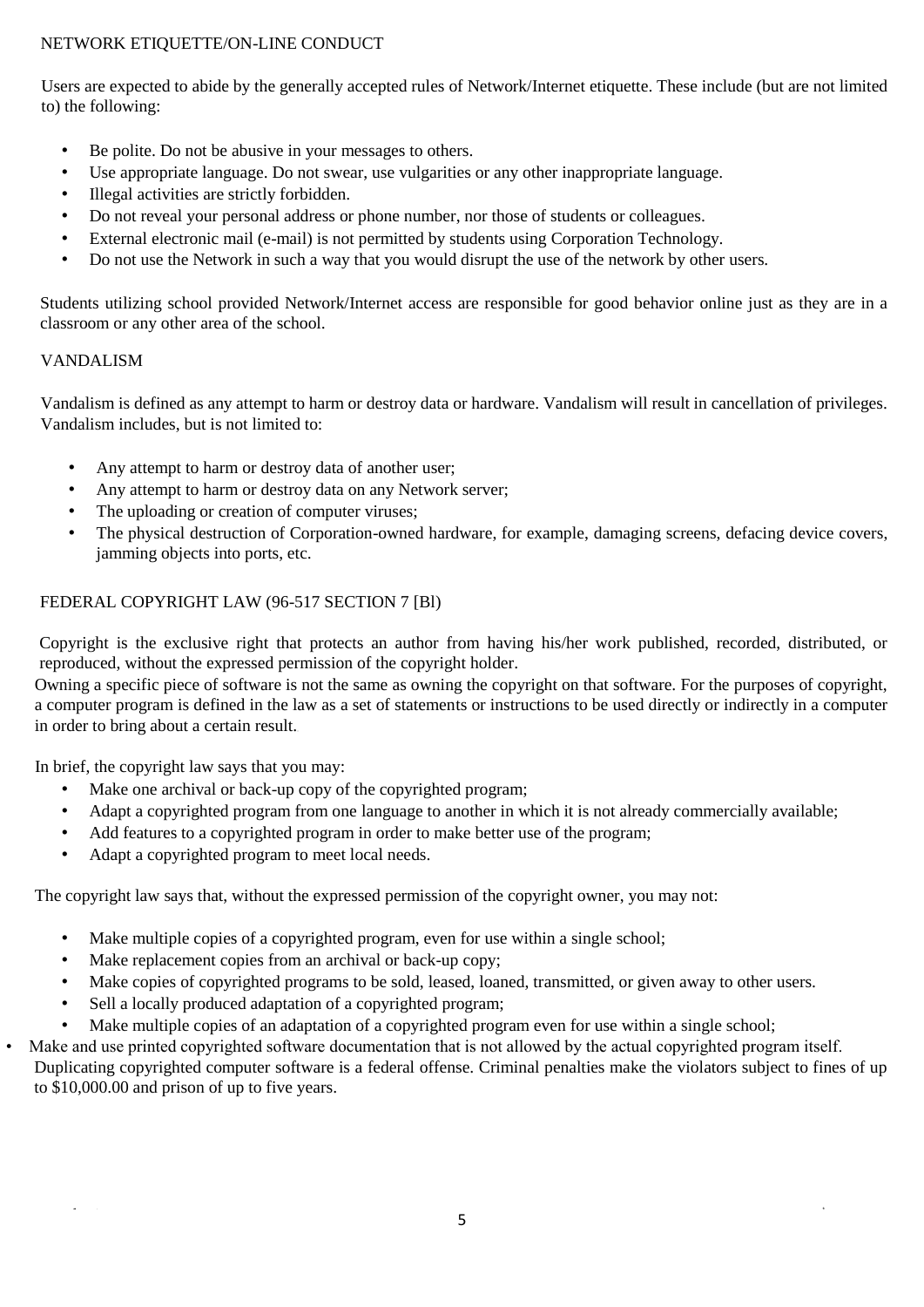#### PARENT/GUARDIAN RESPONSIBILITIES

The educational value of student Network/Internet access is the joint responsibility of students, parents and faculty of Rochester Community School Corporation. Parents/guardians and staff are required to sign the Staff/Student Network and Internet Acceptable Use and Safety Agreement Policy prior to use. While our intent is to make Network/Internet access available in order to further educational goals and objectives, students may find ways to access other materials as well. Families should be aware that some material accessible via the Network/Internet might contain items that are illegal, defamatory, inaccurate, or potentially offensive to some people. Also, it is possible to purchase certain goods and services via the Network/Internet that could result in unwanted financial obligations for which a student's parent or guardian would be liable. Parents/guardians have the option of requesting alternative activities for their children that does not require Network/Internet use.

#### **CONSEQUENCES**

School policy regarding computer use as outlined herein applies to Network use. In addition to revoking a user's account, school discipline procedures may apply.

- 1. All users of the corporation computer facilities and equipment are expected to adhere to the provisions of Public Law 96-571, Section 7(b) with regard to copyrighted software.
- 2. Unauthorized copies of any software on computers belonging to the school is prohibited. Installing, copying, altering, or tampering with data files, software programs, or system settings on any school computer is not permitted without prior approval of the Technology Department.
- 3. Unauthorized persons may not use equipment, software, security passwords or access codes belonging to the school to access or attempt to access data files, a network, or data systems either in local or remote locations.
- 4. Anyone witnessing the violation of any of the above provisions should immediately report the violation to the teacher or administrator in charge.

Any violation of the above policies will be viewed as destruction of school property. Using another student/staff user's data as his own is considered cheating. Consequences may include:

Detention<sup>.</sup> In school assignment; Denial of access to computers.; Out of school suspension or expulsion; Local Police Department involvement.

#### ROCHESTER COMMUNITY SCHOOL CORPORATION DISCLAIMER

Rochester Community School Corporation makes no warranties of any kind, whether expressed or implied, for the service it is providing. The school system will not be responsible for any damages a user suffers. This includes loss of data resulting from delays, non-deliveries, mis-deliveries, or service interruptions caused by it's own negligence or any user's errors or omissions. The school district will not be responsible for the accuracy, nature, or quality of information stored on school district diskettes, hard drives, or servers; nor for the accuracy, nature, or quality of information gathered through schoolprovided Network/Internet access. The school district will not be responsible for unauthorized financial obligations resulting from school-provided access to the Network/Internet. Rochester Community School Corporation makes the complete Network/Internet policy and procedures available on request for review by all parents, guardians, and other members of the community. This policy and all its provisions are subordinate to local, state, and federal statutes.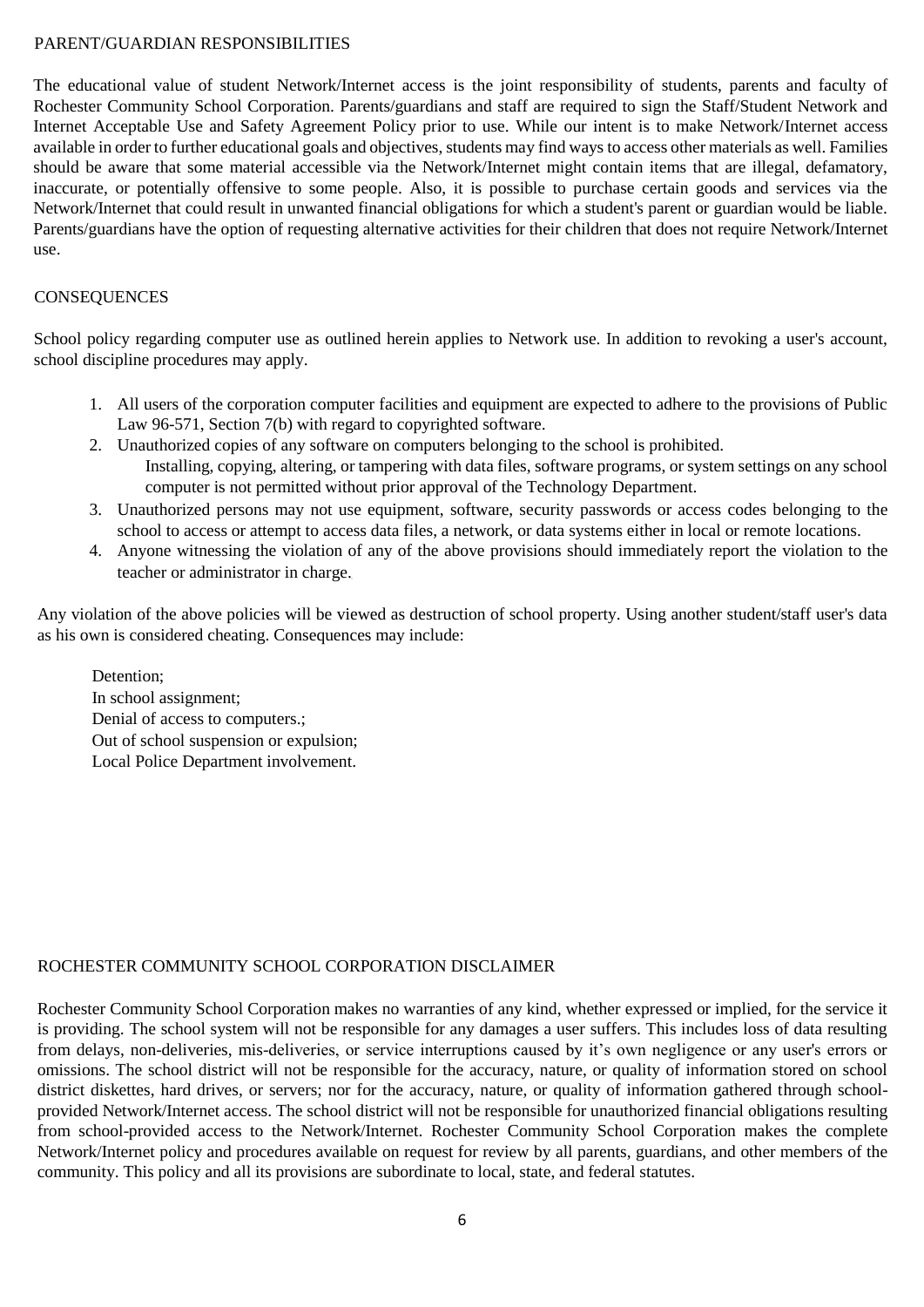- A. The use of the Network/Internet is a privilege, which may be revoked by the Corporation at any time and for any reason. The Corporation reserves the right to remove files, limit or deny access, and refer the school user for other disciplinary actions.
- B. The Corporation reserves all rights to any material stored in files-which are generally accessible to others and will remove any materials which the Corporation, at its sole discretion, believes to be unlawful, obscene, pornographic, abusive, or otherwise objectionable.
- C. The student user is responsible for the use of his/her account/password and/or access privilege. Any problems that may arise from the use of a student user's account are

 the responsibility of the account holder. Use of an account by someone other than the registered account holder is forbidden and may be grounds for loss of access privileges.

- D. Any misuse of the account will result in suspension of the account privileges and/or other disciplinary action determined by the Corporation.
- E. The student user may not transfer files, shareware/freeware, or software from information services. The user will be liable to pay the cost or fee of any file, shareware, or software transferred, whether intentional or accidental without such permission.
- F. The student user, and his/her parent, agrees to indemnify the Corporation for any losses, costs, or damages, including reasonable attorney fees, incurred by the corporation relating to, or arising out of, any breach of this policy.
- G. The Corporation assumes no responsibility for any unauthorized charges or fees, including telephone charges, long-distance charges, per-minute surcharges, and/or equipment or line costs.
- H. All student data files will be deleted at the end of each school year, should the student wish to maintain

copies of such data, then he/she must do so before the last day of school.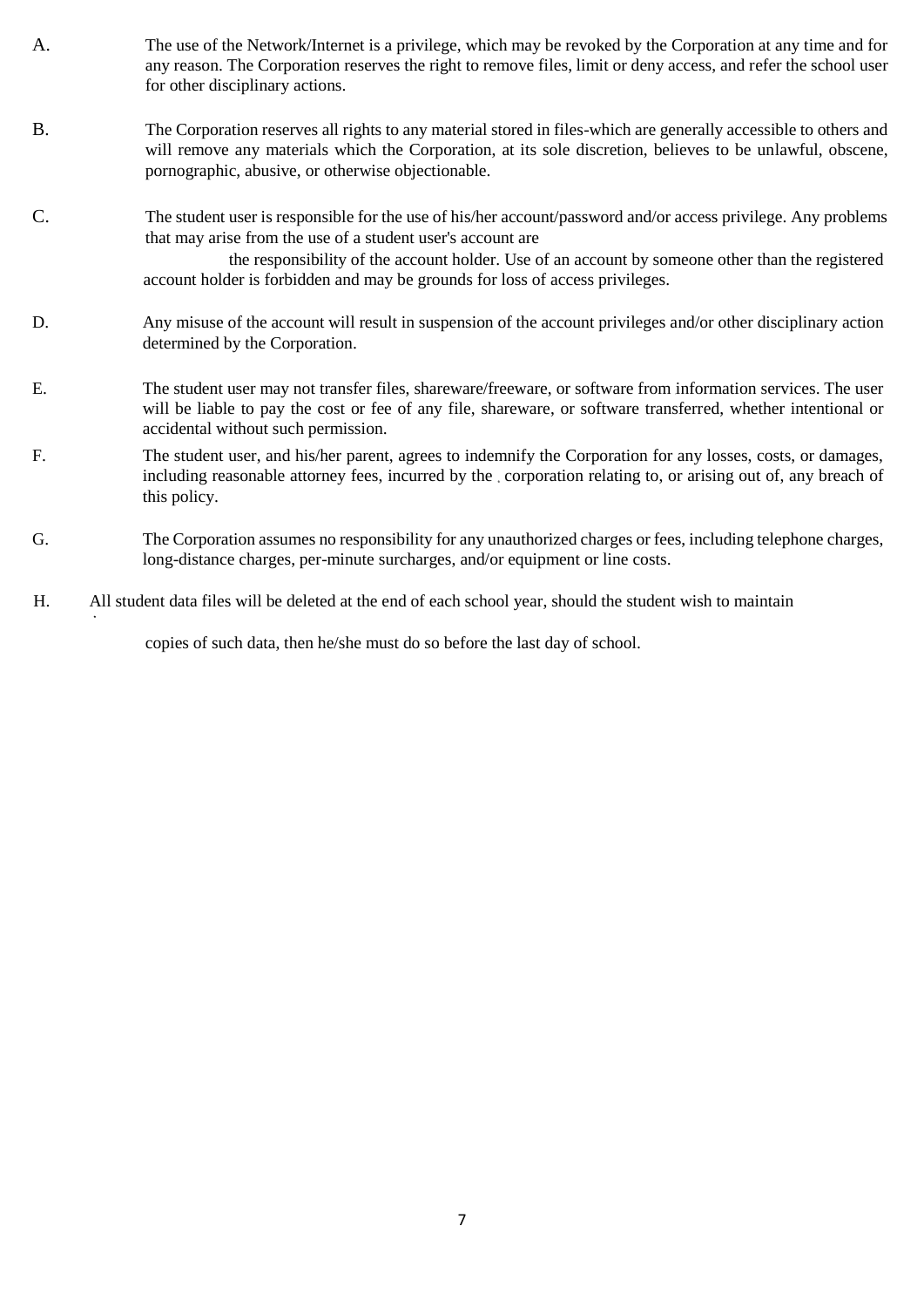# **Rochester Community School Corporation's Device Use Policy and Loan Agreement**

*This agreement is made effective upon receipt of a 1:1 device (i.e.Macbook or iPad, depending on the school building) between the Rochester Community School Corporation ("RCSC"), the student receiving an 1:1 device ("Student"), and his/her parent(s) or legal guardian ("Parent").This agreement is considered an addendum to the "Student Network and Internet Acceptable Use and Safety Policy" (AUP).*

# 1. CHECK-OUT and CHECK-IN

## 1.1 Receiving your device

Devices will be distributed each fall. **Parents & students must sign and return the Student Device Handbook (Device Handbook) and the Acceptable Use Policy (AUP) documents before the Device can be issued to their child.**

## 1.2 Device Check-in

Individual school devices and accessories must be returned to the designated location at the assigned time for inspection. Students who graduate early, withdraw, are suspended or expelled, or terminate enrollment for any other reason must return their individual school device on or before the date of termination.

#### 1.3 Check-in Fines

The student will be responsible for any damage to the device. The student/guardian will pay the replacement and repair costs of anything lost or broken regarding their device. Failure to return the device or make payment will result in a theft report being filed with local law enforcement.

## 2. TAKING CARE OF YOUR DEVICE

Students are responsible for the general care of the device they have been issued by the school, at all times. Devices that are broken or fail to work properly must be immediately taken to the designated location within the building and reported. If at any time, the Rochester Community School Corporation Student Network and Internet Acceptable Use and Safety Policy; or the Rochester Community Schools Device Use and Loan Agreement are not upheld, Rochester Community Schools reserves the right to restrict and/or revoke the device. Depending on the violation, disciplinary actions may also be taken.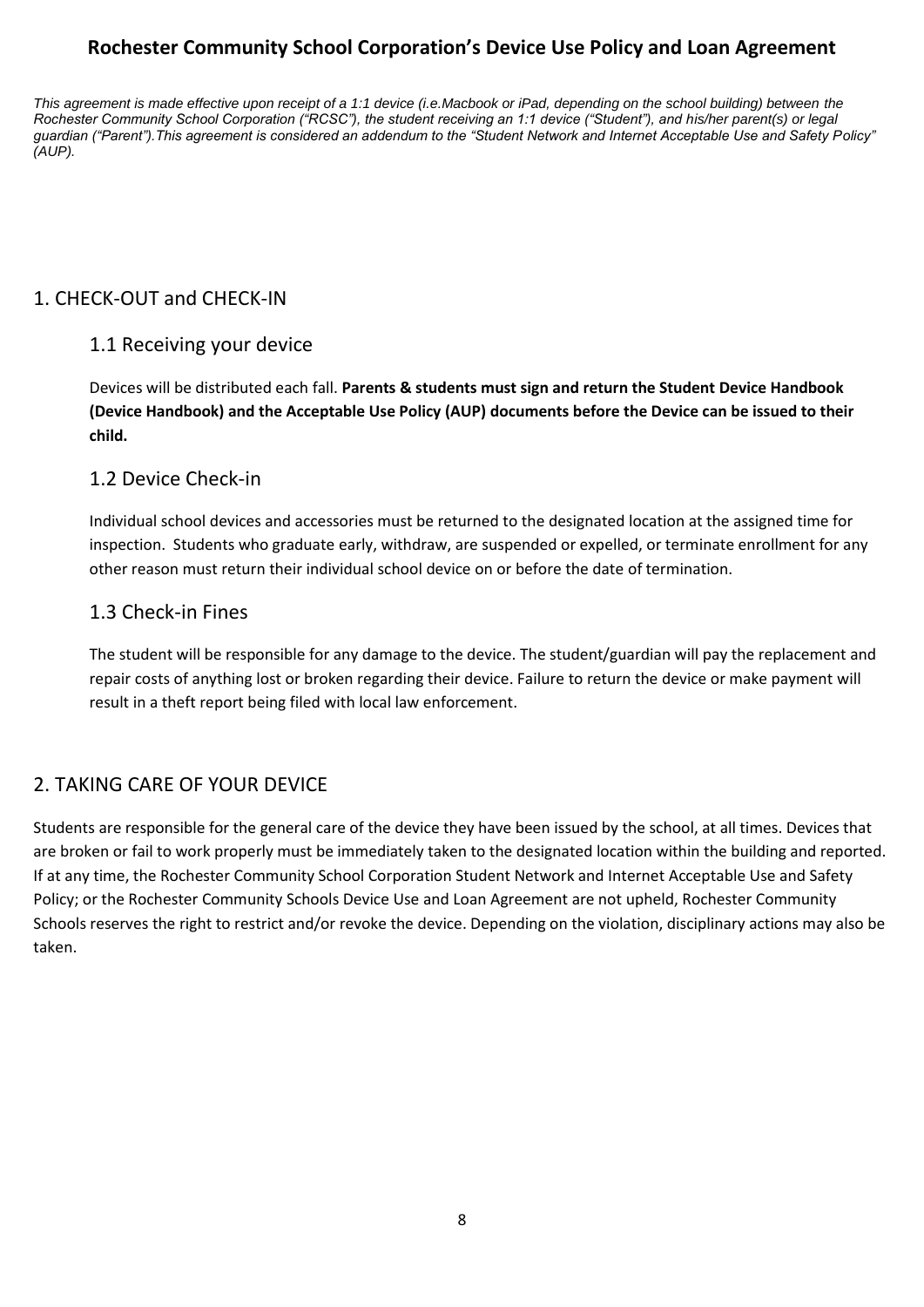## 2.1 General Precautions

Cords and cables must be inserted carefully into the device to prevent damage.

Devices that are damaged or not working properly will be reported to a superior immediately.

Devices must remain free of any writing, drawing, **stickers**, or **labels** that are not the property of Rochester Community Schools.

Devices should remain only in the possession of the assigned student; the action of lending the device (or accessories) to friends or siblings is prohibited.

Rochester Community Schools cannot be held responsible for devices left in an unlocked locker, unlocked car or any unsupervised area or location.

Students are responsible for keeping their device's battery charged for school each day.

Devices should be treated as the student's own property.

All repairs must be done by/through Rochester Community Schools; never should they be attempted to fix at home or by external third party without administration authorization.

Devices should remain up to date on all maintenance and system alerts.

## 2.2 Screen Care

The device screens can be damaged if subjected to rough treatment. The screens are particularly sensitive to damage from excessive pressure on the screen.

Proper care must be taken at all times.

Do not lean on the top of the device when it is closed.

Do not place anything near the device that could put pressure on the screen.

Do not touch the screen with any foreign object such as, a pen or a pencil.

Always check to make sure there are no objects on the keyboard or inside the macbook before closing the lid.

Do not place anything in the case that will press against the cover.

Clean the screen with a soft, dry cloth or anti-static cloth.

Do not "bump" the device against lockers, walls, car doors, floors, etc.

## 2.3 Handling Devices

A school provided protective case has sufficient padding to protect the device from every day use and provides a suitable means for carrying the device within the school. Devices should always be within the protective case when carried or placed in a secure backpack. To further prevent damage, devices should not be taken out on the bus, or in any other situation where the device is not necessary.

## 3. USING YOUR DEVICE AT SCHOOL

Devices are intended for use at school every day. In addition to teacher expectations for device use, school messages, announcements, calendars and schedules may all be accessed 24/7 using the device. Students are responsible for bringing their device, fully charged, to all classes, unless specifically instructed not to do so by their teacher.

## 3.1 Devices Undergoing Repair

Loaner devices may be issued to students for repair in the Media Center. Depending on device inventory, there may be a delay in getting a loaner device. Rochester Community Schools can not guarantee a loaner device for every student, however, all compensatory actions will be tried in such event.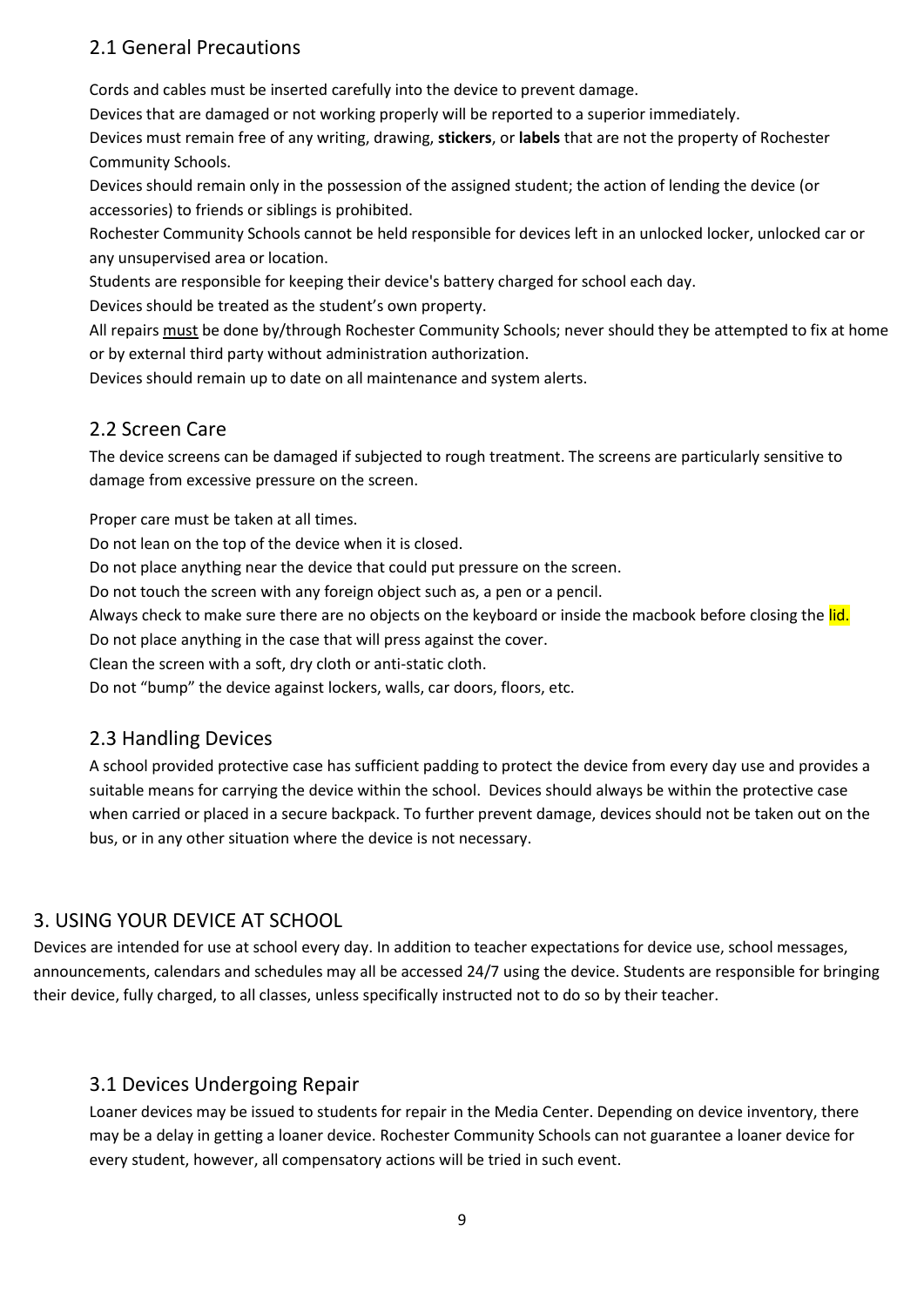## 3.2 Charging Your Device's Battery

Devices must be brought to school each day in a fully charged condition. Students need to establish a routine to charge their device each evening. Repeat violators will be disciplined according to the individual school conduct handbook.

## 3.3 Screensavers/Background photos

Inappropriate media may not be used as a screensaver or background photo. Presence of guns, weapons, pornographic materials, inappropriate language, alcohol, drug, and gang related symbols or pictures, etc. will result in disciplinary actions.

## 3.4 Lockscreen Passcodes/Passwords

Lockscreen passcodes are not permitted on iPads. Any attempt to lock the device from administration will constitute an Acceptable Use Policy violation.

Macbook users *may* change their account passphrase, however, the user is aware, understands, and agrees that their password may be reset or changed at any time by administration for purposes they see fit.

## 3.5 Sound, Music, Games, or Programs

Sound must be muted at all times unless permission is obtained from the teacher for instructional purposes. Per teacher discretion, music is allowed on the device, however the use of personal provided head phones may be required. Internet games are never allowed on the device. All software/apps must be district provided.

## 3.6 School Provided Accounts

Rochester Community Schools with provide any and all accounts needed for educational purposes. Students will use only school provided accounts on their device. Personal accounts, including but not limited to email or social media, are strictly prohibited on Rochester Community School devices.

## 3.7 Non-School Provided Internet Access

RCSC provides wireless internet for devices while on school grounds. However, students are allowed to connect to external wireless connections on their device, while they are not on campus, assist them while not at school.

# 4. MANAGING YOUR FILES & SAVING YOUR WORK

## 4.1 Saving to the Device

Students may save work to the device, though it is recommended students save documents to a cloud location or flash drive. It is the student's responsibility to ensure that work is not lost due to mechanical failure or accidental deletion. Device malfunctions are not an acceptable excuse for not submitting work.

## 4.2 Network Connectivity

The Rochester Community Schools make no guarantee that their network will be up and running 100% of the time. In the rare case that the network is down, the District will not be responsible for any lost or missing data. Nor is this an excuse for a late/missing assignment.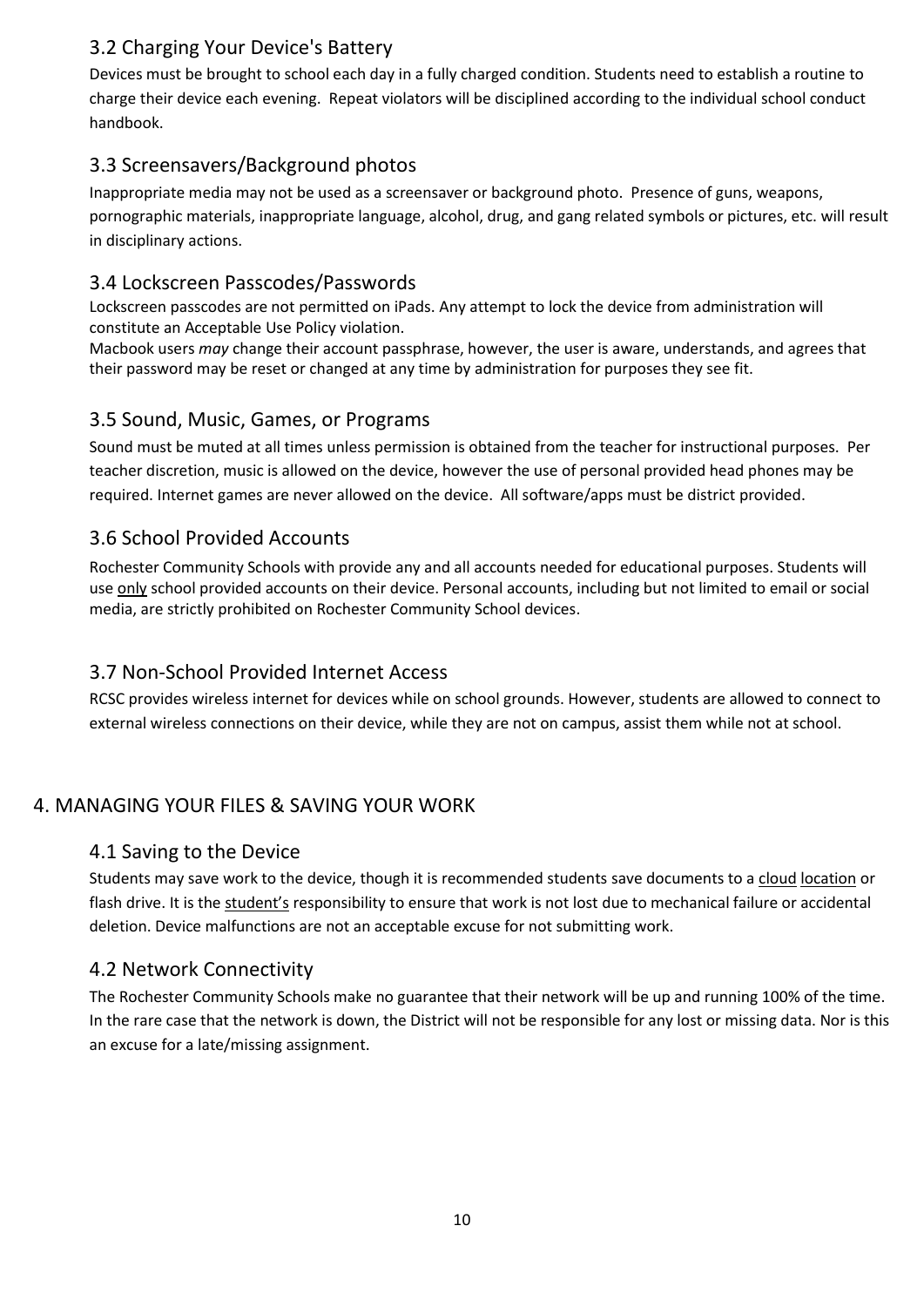#### 5. SOFTWARE ON DEVICES

## 5.1 Originally Installed Software

All software/apps originally installed by Rochester Community Schools must remain on the device in usable condition and be easily accessible at all times. From time to time the school may add software applications for use in a particular course. The licenses for this software require that the software be deleted from device at the completion of the course. Periodic checks of device will be made to ensure that students have not removed required applications.

#### 5.2 Additional Software

Students are not allowed to load extra software/apps on their device. Rochester Community Schools will synchronize the device so that they contain only the necessary applications for school work.

#### 5.3 File Sharing and Proxy Applications

The installation and/or use of any internet-based file sharing tools or proxy application/website designed to circumvent the school's filtering software is explicitly prohibited. Disciplinary actions will be taken.

#### 5.4 Inspection

Students may be selected at random to provide their device for inspection. Consequential actions may take place regarding the results of the random inspection.

#### 5.5 Procedure for Re-Loading Software

In some situations, the device may need to be restored from backup. When the causation is a technical issue, time and assistance will be provided to save any/all necessities to the cloud (if able). If the causation, is due to prohibited applications or programs found on the device, the device will be reimaged and the school will not be held responsible for any loss of data, documents, or software due to the reformatting.

#### 5.6 Software Upgrades

Upgrade versions of licensed software/apps are available from time to time. Students may be required to check in their device for periodic updates and synching.

## 6. PROTECTING & STORING YOUR DEVICE

#### 6.1 Device Identification

Student devices will be labeled in the manner specified by the school. As well as many other forms of identification, typically devices will be identified by record of serial numbers and school labels. Students are prohibited from removing, modifying, altering, or covering up any and all identifying label(s) issued by the school.

#### 6.2 Storing Your Device

MACBOOK - When students are not using their device, they should be stored in their lockers. The Rochester School District recommends the students use the lock provided by the school. Nothing should be placed on top of the device, when stored in the locker. Students are encouraged to take their device home every day after school, regardless of whether or not they are needed. Devices should never be stored in a vehicle due to extreme temperature changes. If a student needs a secure place to store their device, they may check it in for storage with the Media Center.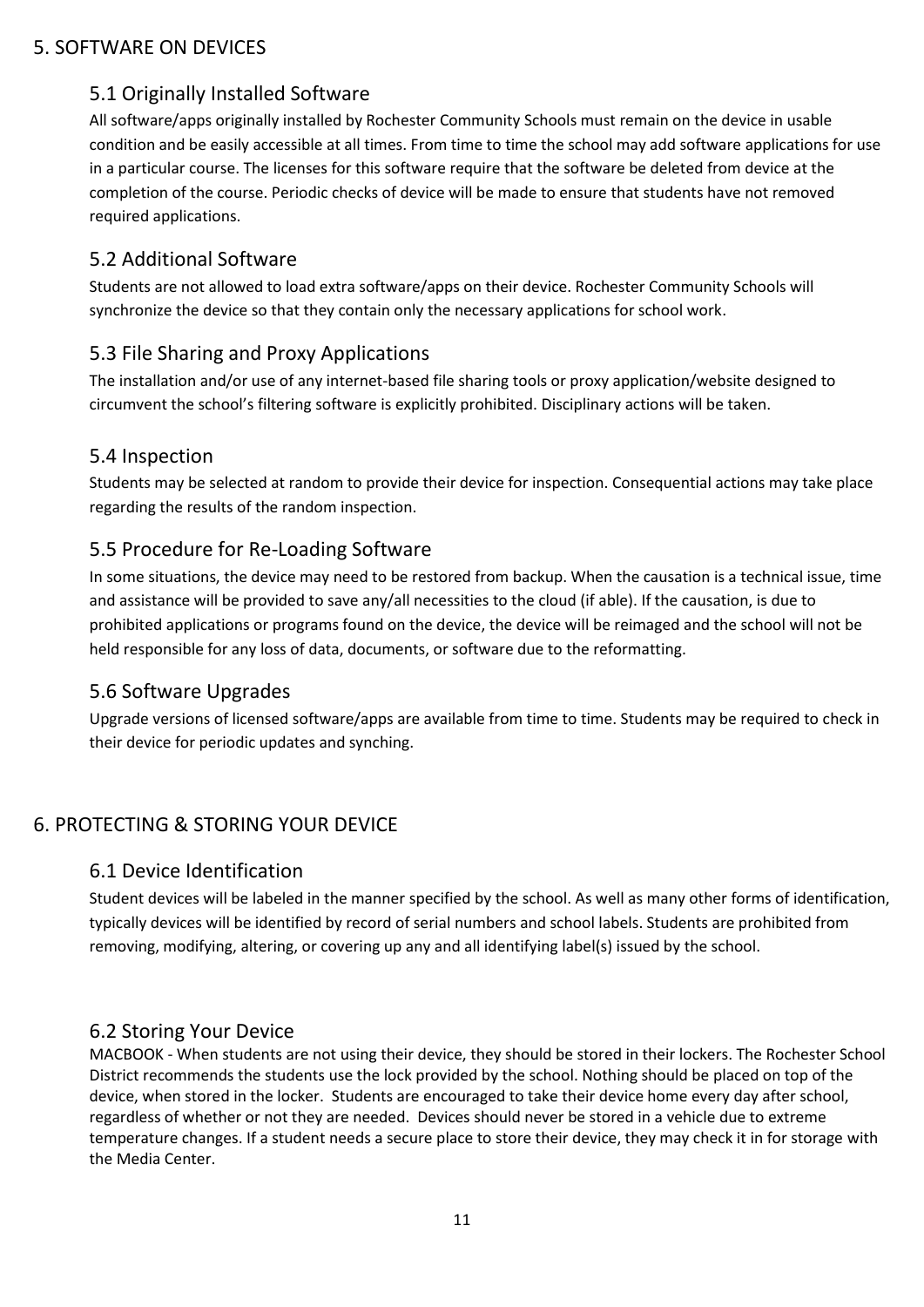IPAD – Depending on the school, if iPads are allowed to be taken home each night, they need to be taken home or properly locked up in the cart. If the iPad remains at school every night, it is the student responsibility to make sure their device gets into the locked cart before they leave that afternoon. IPads should not be exposed to any extreme temperature.

# 6.3 Devices Left in Unsupervised Areas

Under no circumstances should devices be left in unsupervised areas. Unsupervised areas include, but are not limited to: the school grounds and campus, the lunchroom, computer labs, locker rooms, media center, unlocked classrooms, gymnasium and hallways. Any device left in these, or similar, areas is in danger of being stolen. If a device is found in an unsupervised area, it will be taken to the media center or office. Disciplinary action may be taken in accordance to the individual school's student conduct handbook. As stated previously, the student will be held accountable for stolen devices, so it is in their best interest to abide by this rule.

# 7. FINANCIAL TERMS OF DEVICE USE

## 7.1 Terms

Parents of students with devices will pay a non-refundable curricular amount. Users will comply at all times with the Rochester Community Schools' Student Technology Handbook policies. Any failure to comply may terminate user rights of possession, effective immediately, and the district may repossess the device.

## 7.2 Title

Rochester Schools has legal title to the property at all times. The user's right of possession and use is limited to and conditioned upon full and complete compliance with this agreement. Upon violation of this or the AUP agreement, RCSC can revoke/repossess their device at any time.

## 7.3 Loss, Theft or Damage

Should a device be damaged, lost, or stolen the parent/guardian/student should immediately notify the school administration. If a device is stolen the student/guardian should file a police report as soon as possible. If the device is lost, stolen, or totally damaged as a result of irresponsible behavior, the parent/student may be responsible for the **full replacement cost**.

In the event of a lost or stolen device and once a police report is filed, the Rochester School Corporation, in conjunction and with police, may deploy location software which may aid the police in recovering the device.

## 7.4 Repossession

Rochester Community Schools has the right to restrict, revoke, and repossess the devices and all other accessories at any time if the user does not fully comply with all terms of this Agreement. A police report will be filed if device is not returned.

## 7.5 Device Costs

The student or guardian may be responsible for costs due to damage or loss. The list on the next page is a listing of Rochester Community School's cost for repair (on average). Amounts are subject to change depending on the level of repair needed to restore the device to its working state. Device holders will be notified if any changes occur regarding the cost of the repair.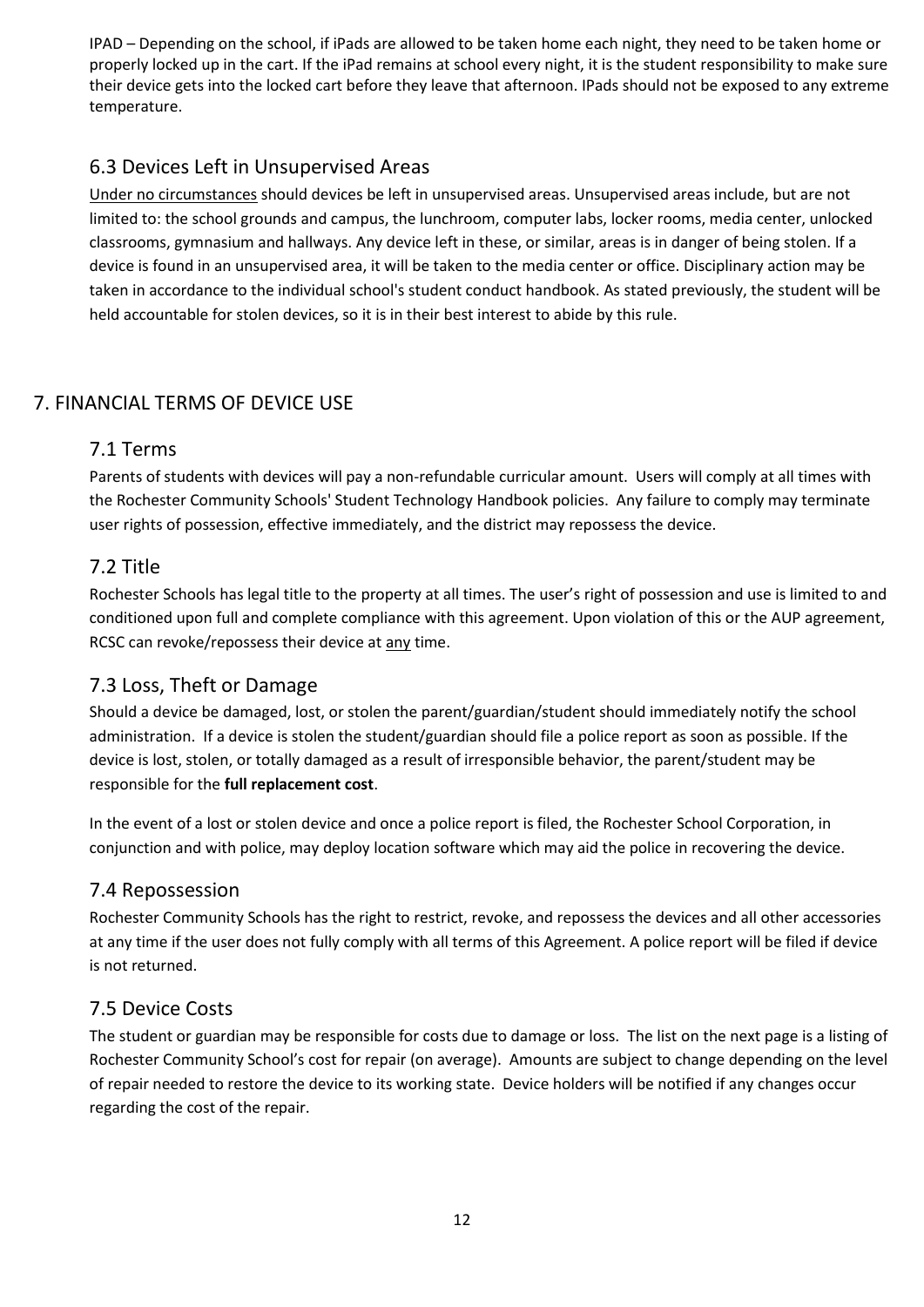#### **iPads - Columbia Elementary, Riddle Elementary, and Middle School Student Devices**

|                                           | <b>Screen</b> | <b>Other</b>          | <b>Charger</b> | <b>Cable</b> | <b>Tempered</b><br><b>Glass</b> | <b>Ridge Cap</b><br><b>Replacement</b> | Case    |
|-------------------------------------------|---------------|-----------------------|----------------|--------------|---------------------------------|----------------------------------------|---------|
| iPad 5 <sup>th</sup><br><b>Generation</b> | \$89.00       | \$65.00 -<br>\$150.00 | \$15.00        | \$10.00      | \$10.00                         | \$5.00                                 | \$80.00 |

|                                           | <b>Keyboard</b> | <b>Screen</b><br><b>Cover</b> | <b>Full Device</b><br><b>Replacement</b> |
|-------------------------------------------|-----------------|-------------------------------|------------------------------------------|
| iPad 5 <sup>th</sup><br><b>Generation</b> | \$50.00         | \$15.00                       | \$294.00                                 |
| Cont.                                     |                 |                               |                                          |

#### **Macbooks - Rochester High School Devices**

**During the school year 2019-2020, we purchased new 2017 13" macbooks along with AppleCare. With AppleCare, the first two screen repairs on each device will only be charged \$99.00. Apple Care "Other Care/Liquid damage" is \$299.99.** 

#### **After that, the prices will be as follows:**

|                     | <b>Screen</b> | <b>Other</b>            | <b>Charger</b> | <b>Ext. Cable</b> | <b>Plug</b> | Case     | <b>Full Device</b><br><b>Replacement</b> |
|---------------------|---------------|-------------------------|----------------|-------------------|-------------|----------|------------------------------------------|
| 2017<br>13" MacBook | \$199.00      | $$199.00 -$<br>\$399.00 | \$80.00        | \$10.00           | \$8.00      | \$100.00 | \$829.00                                 |

**If a MacBook needs to go in for repair, the student will be provided with a 2014 11" loaner MacBook. During that duration that student will be responsible and held accountable for that loaner device and all damages up to \$100.00.**

END OF STUDENT DEVICE POLICY